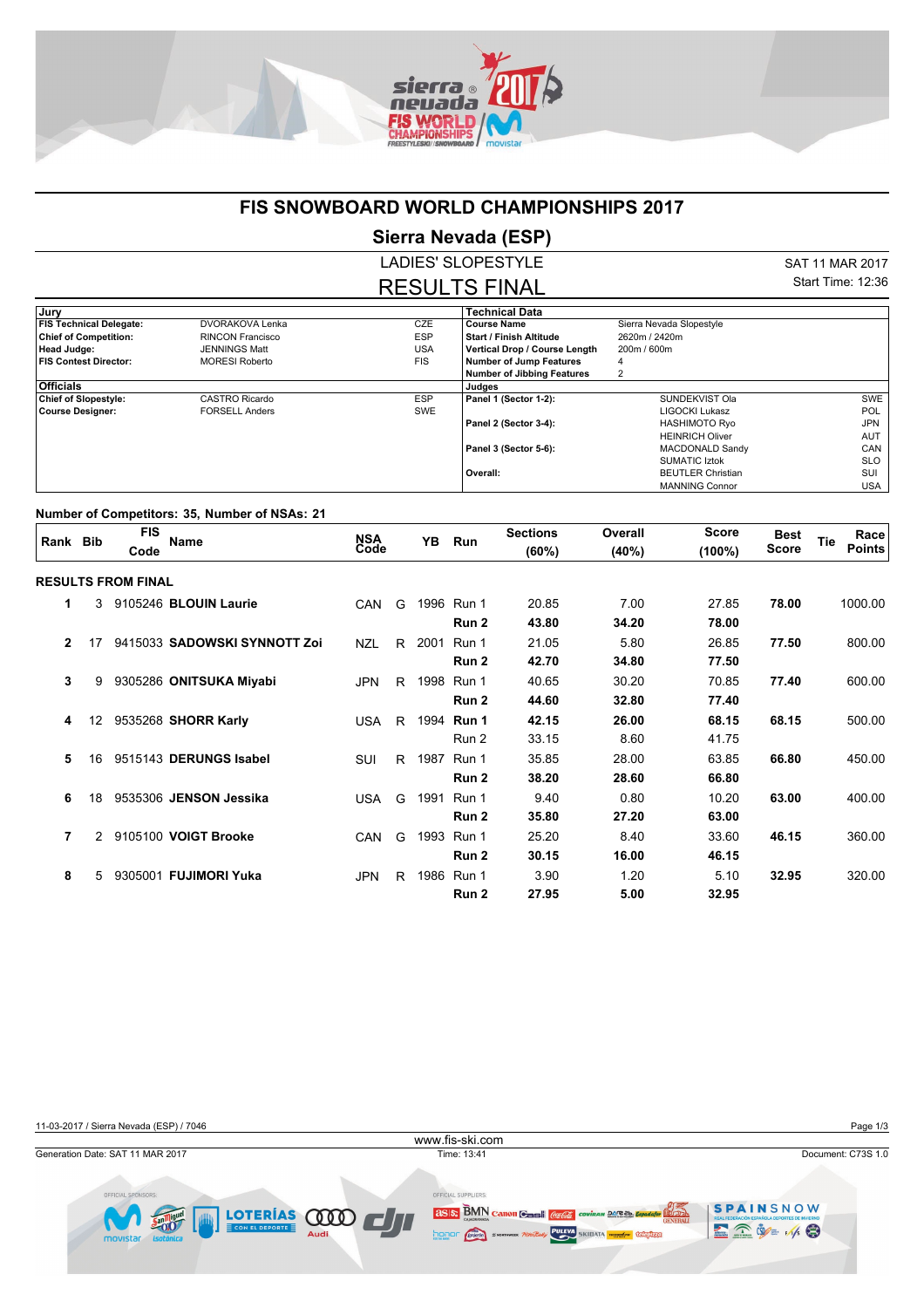

## **FIS SNOWBOARD WORLD CHAMPIONSHIPS 2017**

## **Sierra Nevada (ESP)**

|          |    |                    |                                                 |                    |                      |      | <b>LADIES' SLOPESTYLE</b>      |                      |                     |                      |                             |                     |                      |                |                             |     | SAT 11 MAR 2017       |
|----------|----|--------------------|-------------------------------------------------|--------------------|----------------------|------|--------------------------------|----------------------|---------------------|----------------------|-----------------------------|---------------------|----------------------|----------------|-----------------------------|-----|-----------------------|
|          |    |                    |                                                 |                    | <b>RESULTS FINAL</b> |      |                                |                      |                     |                      |                             |                     | Start Time: 12:36    |                |                             |     |                       |
| Rank Bib |    | <b>FIS</b><br>Code | Name                                            | <b>NSA</b><br>Code |                      | YΒ   | Run                            | J1                   | J2                  | J3                   | J4                          | J5                  |                      | J6 Score       | <b>Best</b><br><b>Score</b> | Tie | Race<br><b>Points</b> |
|          |    |                    | <b>RESULTS FROM QUALIFICATION</b>               |                    |                      |      |                                |                      |                     |                      |                             |                     |                      |                |                             |     |                       |
| 9        | 38 |                    | 9425037 EILERTSEN Hanne                         | <b>NOR</b>         | R                    |      | 1999 <b>Run 1</b><br>Run 2     | 70<br>10             | 69<br>10            | 70<br>$\theta$       | 65<br>48                    | 70<br>17            | <del>63</del><br>16  | 68.50<br>13.25 | 68.50                       |     | 290.00                |
| 10       | 8  |                    | 9515059 KOENZ Elena                             | SUI                | R                    |      | 1987 Run 1<br>Run <sub>2</sub> | 40<br>66             | 48<br>72            | 54<br>65             | 52<br>63                    | 55<br>68            | 50<br>64             | 51.00<br>65.75 | 65.75                       |     | 260.00                |
| 11       | 25 |                    | 9045103 COADY Tess                              | AUS                |                      |      | R 2000 Run 1<br>Run 2          | 4<br>65              | 5<br>65             | $\overline{5}$<br>63 | 3<br>67                     | 4<br>61             | 3<br>58              | 4.00<br>63.50  | 63.50                       |     | 240.00                |
| 12       | 42 |                    | 9435027 RUSIN Katarzyna                         | <b>POL</b>         | G                    | 1994 | Run 1<br>Run 2                 | 60<br><del>25</del>  | 60<br>22            | 60<br>11             | 60<br>$\boldsymbol{\theta}$ | 60<br>8             | 60<br>7              | 60.00<br>12.00 | 60.00                       |     | 220.00                |
| 13       | 1  |                    | 9515010 CANDRIAN Sina                           | SUI                | G                    |      | 1988 Run 1<br>Run 2            | 54<br>58             | 55<br>64            | 48<br>53             | 44<br>56                    | 50<br>49            | 45<br>51             | 49.25<br>54.50 | 54.50                       |     | 200.00                |
| 14       | 4  |                    | 1229985 FULLER Aimee                            | <b>GBR</b>         | R                    |      | 1991 Run 1<br>Run 2            | 50<br>38             | 50<br>43            | 50<br>49             | 49<br>43                    | 52<br>42            | 55<br>44             | 50.50<br>43.00 | 50.50                       |     | 180.00                |
| 15       | 14 |                    | 1708267 MITTERMUELLER Silvia                    | GER                | G                    |      | 1983 Run 1<br>Run 2            | 46<br>20             | 45<br>25            | 45<br>22             | 55<br>29                    | 58<br>$+2$          | 47<br>18             | 48.25<br>21.25 | 48.25                       |     | 160.00                |
| 16       | 10 |                    | 1159977 VOJACKOVA Katerina                      | <b>CZE</b>         | R                    |      | 1997 Run 1<br>Run 2            | 44<br>42             | 43<br>44            | 56<br>42             | 46<br>40                    | 53<br>41            | 49<br>40             | 48.00<br>41.25 | 48.00                       |     | 150.00                |
| 17       | 20 |                    | 9205073 FLEMMING Nadja                          | <b>GER</b>         | R.                   |      | 1995 Run 1<br>Run 2            | $\overline{a}$<br>40 | $\mathbf{1}$<br>44  | $\mathbf{1}$<br>38   | $\mathbf{1}$<br>64          | $\mathbf{1}$<br>40  | $\overline{+}$<br>45 | 1.00<br>42.25  | 42.25                       |     | 140.00                |
| 18       | 21 |                    | 9485265 FEDOROVA Sofya                          | <b>RUS</b>         | G                    |      | 1998 Run 1<br>Run 2            | 15<br>42             | 17<br>39            | 21<br>39             | $+1$<br>39                  | 11<br>30            | 22<br>33             | 16.00<br>37.50 | 37.50                       |     | 130.00                |
| 19       | 7  |                    | 9405027 BARNHOORN Babs                          | <b>NED</b>         | R                    |      | 1997 Run 1<br>Run 2            | $\mathbf{P}$<br>34   | 3<br>35             | 40<br>39             | 5<br>43                     | 5<br>27             | 6<br>31              | 4.75<br>34.75  | 34.75                       |     | 120.00                |
| 20       | 31 |                    | 1389930 JUGOVAC Lea                             | <b>CRO</b>         | R                    |      | 1994 Run 1<br>Run 2            | 32<br><del>29</del>  | 30<br>20            | <del>24</del><br>18  | 35<br>19                    | 32<br>47            | 36<br>18             | 32.25<br>18.75 | 32.25                       |     | 110.00                |
| 21       | 24 |                    | 9535264 KOTSENBURG Kirra                        | <b>USA</b>         | R                    |      | 1996 Run 1<br>Run 2            | 33<br>17             | 35<br>$+4$          | 30<br><del>23</del>  | 36<br>18                    | 24<br>16            | 26<br>18             | 31.00<br>17.25 | 31.00                       |     | 100.00                |
| 22       | 33 |                    | 1499955 HIDALGO Maria                           | <b>ESP</b>         | R.                   |      | 1997 Run 1<br>Run 2            | 30<br>31             | ჭჭ<br>33            | 26<br>27             | 30<br>31                    | 25<br>26            | 28<br>28             | 28.50<br>29.25 | 29.25                       |     | 90.00                 |
| 23       | 30 |                    | 9485117 ZHUKOVA Anastasia                       | <b>RUS</b>         | G                    |      | 1990 Run 1<br>Run 2            | 23<br>€              | 29<br>5             | <del>22</del><br>4   | 29<br>5                     | 22<br>11            | ЗЗ<br>5              | 25.75<br>4.75  | 25.75                       |     | 80.00                 |
| 24       |    |                    | 15 1159968 PANCOCHOVA Sarka                     | CZE                |                      |      | R 1990 Run 1<br>Run 2          | 20<br>24             | 20<br>25            | 20<br><del>21</del>  | 45<br>23                    | 20<br>25            | 20<br><del>3θ</del>  | 20.00<br>24.25 | 24.25                       |     | 70.00                 |
| 25       |    |                    | 6 9305294 HIRONO Asami                          | JPN                |                      |      | R 1990 Run 1<br>Run 2          | 25<br>11             | <del>18</del><br>17 | 18<br>20             | 22<br>€                     | <del>28</del><br>9  | 25<br>16             | 22.50<br>13.25 | 22.50                       |     | 60.00                 |
| 26       | 41 | 1549964            | <b>HILLEN RODRIGUEZ Sandra</b><br><b>Isabel</b> | MEX                |                      |      | G 1984 Run 1<br>Run 2          | 21<br>18             | 20<br>25            | 23<br>25             | <del>23</del><br>22         | <del>13</del><br>14 | 21<br>22             | 21.25<br>21.75 | 21.75                       |     | 50.00                 |

11-03-2017 / Sierra Nevada (ESP) / 7046 Page 2/3 www.fis-ski.comGeneration Date: SAT 11 MAR 2017 Time: 13:41 Document: C73S 1.0 OFFICIAL S OFFICIAL SUPPLIERS: SCREAM COOP SPAINSNOW **2SIS:** BMN Canon Gash *Galla* Coviran DARED. Expanding **STAR** San Migue  $\boldsymbol{\Xi} \widehat{\mathbb{Z}}$   $\mathbf{\hat{\Psi}}$   $\sim$   $\mathbf{\hat{W}}$ **honor (shote)** \* NORTHWEIN POWER SKIDATA THE COLORED